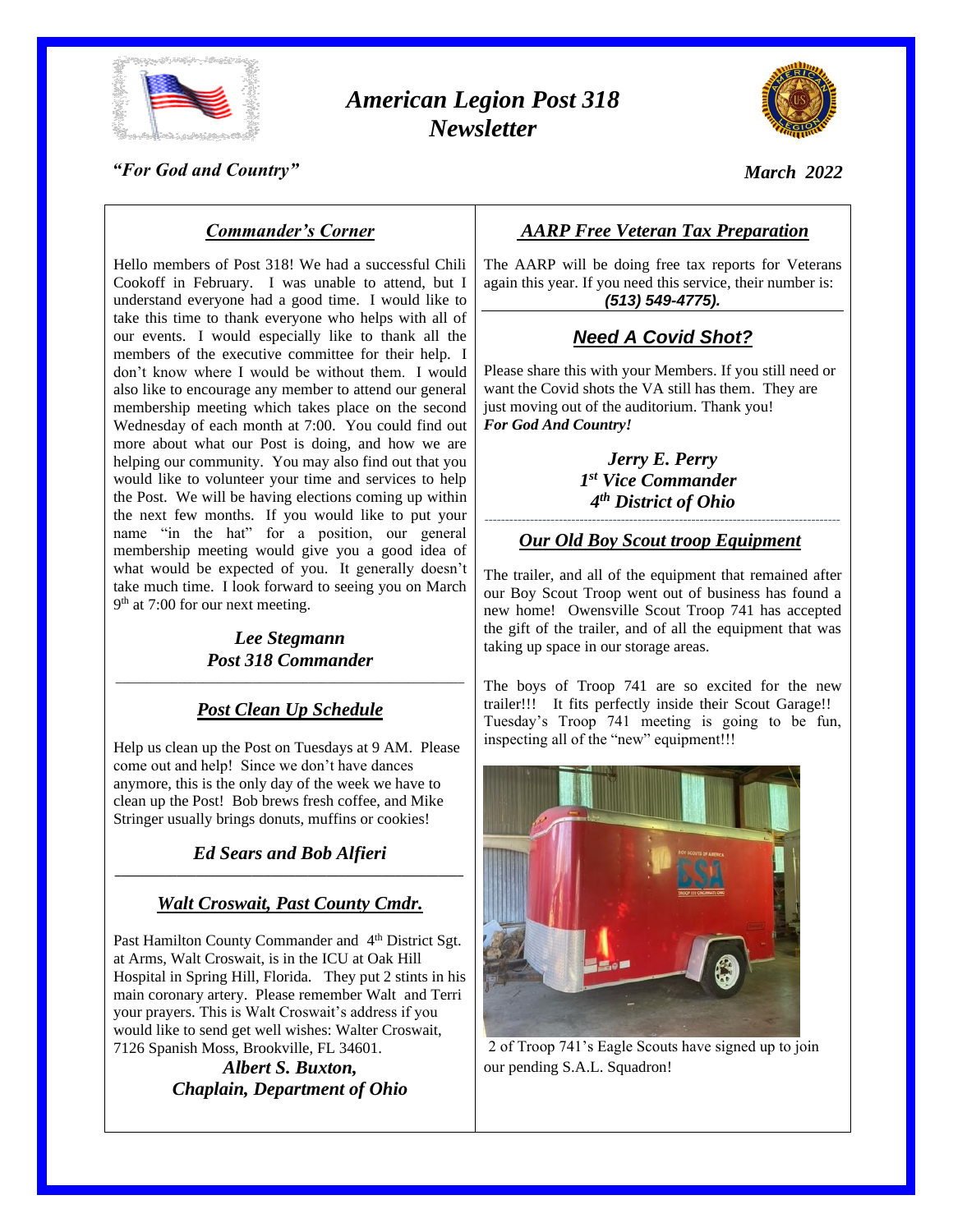# *Membership Update*

We started off doing really great; but have now dribbled to a stop. We still have 23 members that have not renewed their memberships. They have been contacted by email on numerous occasions to remind them of their tardiness. This is the first year since I've been doing membership (6 years) that I have seen this happen. Effective February 28, any member that has not paid their membership fee will have their access card to the Post deactivated. If any member is having financial issues and is struggling to pay their membership, they are asked to contact me to see if we are able to assist them. Since our existing members are not stepping up, we need 3 new members to make quota. Please help me locate and sign up these new members.

#### **2022 Membership Scoreboard**

| Paid as of 01/26/2022     | 166   |
|---------------------------|-------|
| 2021-2022 Post Goal       | 170   |
| % of Goal                 | 97.6% |
| 2021-2022 Quota           | 169   |
| % of Quota                | 98.2% |
| <b>Required for Quota</b> | 3     |

We have already signed up or transferred 14 new members: Thad Airhart, USMC; Joe Ballenger, USA; Mark Beahr, USN; Brad Beckett, USA; Martin Gilbert, USN, Thomas Gilliam, USA; James Gray, USA; Bo Howell, USN; Lance Larsen, USAF; Mike Leopold, USAF; Carl Whalen, USA; Guy Wolf, USA; Stephen Woolery, USMC; Jeff Zalar, USMC. We want to wish these new members a hearty welcome and encourage them to be active members of our Post. Welcome aboard!

We have had 6 members that passed away this year: Joe Burkart, Joe Chalfant, Dan Crocker, Charles Gill, John Wakefield and Charles Shanks. Our prayers go out to their family and friends. May God bless them all.

As a related item, if you should know of anyone that might be interested in joining our Post, please pass their contact information to me and I will follow up with them or you can give them my contact information.

> *Robert Kamman 1 st Vice Commander Membership Chairman*

#### *Charities, Inc. Update*

Please remember that there are two corporate programs that contribute to CI (Charities, Inc.) based on your support for their businesses. All you need to do is sign up, select CI as your cause, and they will contribute a portion of your spending to CI. Details are listed below:

**Kroger Community Rewards** – If you are a Kroger customer and are not supporting a charitable organization through *Kroger Community Rewards*, we would encourage you to do your part to support your Post! Go to [www.kroger.com](http://www.kroger.com/) and register for the Kroger Community Rewards program and select *American Legion Post 318 Charities*, *Inc*. as your cause.

**Amazon Smiles** – If you shop at Amazon.com and select *American Legion Post 318 Charities, Inc.* as your charity, Amazon donates 0.5% of all eligible purchases. To maximize our revenue opportunities, please share this information with family and friends.

#### *Don Bishop*

# *President, Charities, Inc.* \_\_\_\_\_\_\_\_\_\_\_\_\_\_\_\_\_\_\_\_\_\_\_\_\_\_\_\_\_\_\_\_\_\_\_\_\_\_\_\_\_\_\_\_\_\_\_\_\_\_\_\_\_\_\_\_\_\_

#### *Post Officers & Committee Chairs:*

| Commander:                                             | Lee Stegmann         | 513-967-9613 |
|--------------------------------------------------------|----------------------|--------------|
| 1st Vice:                                              | <b>Bob Kamman</b>    | 513-545-5237 |
| 2nd Vice:                                              | Kirk Minnich         | 513-594-5339 |
| Adjutant:                                              | Dan Wolfangel        | 513-474-9577 |
| Asst. Adjutant:                                        | <b>Bob Carey</b>     | 513-313-7369 |
| <b>Finance Officer:</b>                                | <b>Randy Lindsey</b> | 513-374-2099 |
| Chaplain:                                              | Jerry Porter         | 513-528-1557 |
| <b>Sergeant at Arms:</b>                               | <b>Ralph Caskey</b>  | 513-470-6588 |
| Bingo:                                                 | Ed Sears             | 513-474-0246 |
| <b>Community Support, Americanism, and Fundraising</b> |                      |              |
| are all VACANT                                         |                      |              |
| <b>Event Coordination:</b> Ken Knight                  |                      | 513-675-5234 |
| House:                                                 | Bob Alfieri          | 513-232-0309 |
| <i>Service Officer:</i> Charlie Cleves                 |                      | 513-232-7767 |
| <b>Charities Inc. Liaison: Don Bishop</b>              |                      | 513-474-4194 |
| Corp. Statutory Agent: Dan Wolfangel 513-474-9577      |                      |              |
| VA Volunteer Service: Jerry Porter                     |                      | 513-528-1557 |
| Asst. Finance Officer and Newsletter Editor: Joe       |                      |              |
| DuBois, joedubois@cinci.rr.com                         |                      | 513-582-8477 |

*Next General Meeting is on March 9th at 7PM. EC Meeting is on March 30th at 7PM.*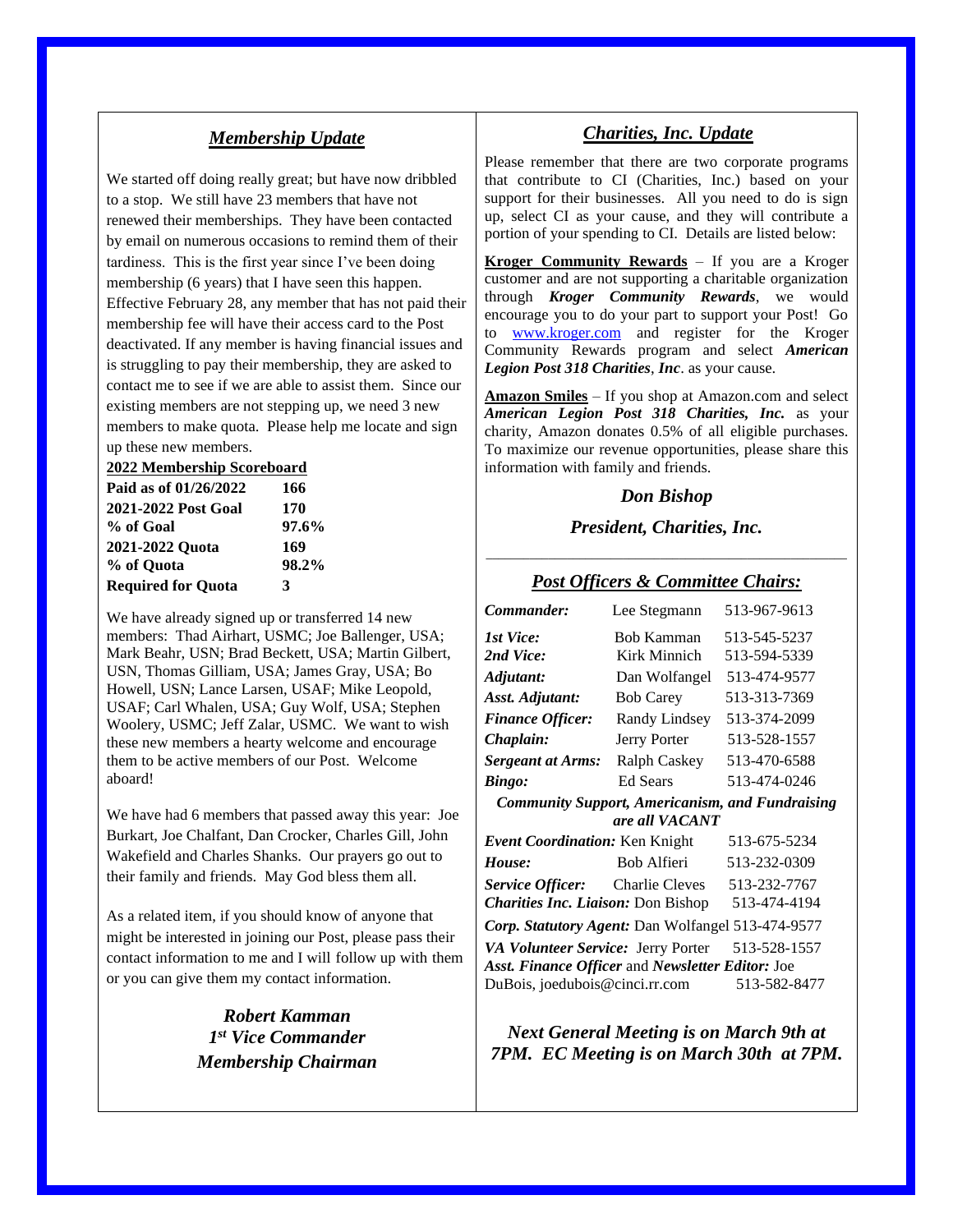### *Bingo*

I want to again thank all the people who come out to help set up for bingo, along with all of the people who come out and work Bingo for the POST. If you like to play Bingo, we play on Sunday night. Doors open at 4:30 pm. and play starts at 6 pm, sharp!

Please consider helping us out on Sundays. The jobs are easy to learn, and about half are completed by 7:30 pm. We are usually finished with all jobs by 9:30 pm or 10:00 pm. Thank you!

We are looking for one or two people who would like to learn how to call Bingo numbers for us once in a while. We will teach you how to run the new console. If you are interested contact Ed Sears[: emsears1969@gmail.com.](mailto:emsears1969@gmail.com)

#### *Ed Sears Bingo Chairman* 513-474-0246

\_\_\_\_\_\_\_\_\_\_\_\_\_\_\_\_\_\_\_\_\_\_\_\_\_\_\_\_\_\_\_\_\_\_\_\_\_\_\_\_\_\_\_\_\_\_

# *All Post 318 ZOOM Meetings*

**ID: 3959722502, Password: Post318 (Capitol "P" and no space between Post and 318 is necessary in the password.)**

If you can't attend the monthly General Membership Meeting, please use the Zoom application and the ID & Password provided above! Log on, mute your microphone, then listen and observe the meeting. We need your attendance, since we can't do business without a quorum. We need you there on Zoom!

#### *Randy Lindsey Zoom Chairman \_\_\_\_\_\_\_\_\_\_\_\_\_\_\_\_\_\_\_\_\_\_\_\_\_\_\_\_\_\_\_\_\_\_\_\_\_\_\_\_\_\_\_\_\_\_\_\_\_\_\_\_\_\_\_\_\_*

## *The Brown Jug Party*

The District celebrated our successful membership drive at Mount Washington Post 484 on Saturday, February 26th. Post Adjutant, Dan Wolfangel, was able to attend the 4th District "Brown Jug Membership Award Party" held at Post 484 last evening. He accepted our Ceremonial Brown Jug, as a Post reaching the necessary sufficient quota levels, Award checks will be presented at the convention in Cincinnati in July.

> *Dan Wolfangel Adjutant - Post 318*

## *Boys & Girls State!*

Now is the time for members to register your high school Juniors for Ohio Boys & Girls State! 513-528-1557

> *Jerry Porter Chaplain*

## *Post Finance Report*

*\_\_\_\_\_\_\_\_\_\_\_\_\_\_\_\_\_\_\_\_\_\_\_\_\_\_\_\_\_\_\_\_\_\_\_\_\_\_\_\_\_\_\_\_\_\_\_\_\_\_\_\_\_\_\_\_\_\_*

All bills are paid, we have a positive cash flow, and Post 318 is solvent! We will be doing "Hoops Mania" soon!

*Randy Lindsey Finance Officer \_\_\_\_\_\_\_\_\_\_\_\_\_\_\_\_\_\_\_\_\_\_\_\_\_\_\_\_\_\_\_\_\_\_\_\_\_\_\_\_\_\_\_\_\_\_\_\_\_\_\_\_\_\_\_\_\_\_*

## *Uniform Services*

Joseph House donations are still needed for March, since there is turnover of patients on a regular basis. If you have donations, please leave them inside the Club Room door, on the left side.

We're still collecting money for Gifts For Yanks until May , and any donations will be gladly accepted.

Any member wishing to join the Honor Guard please let me know. We could use a few more volunteers.

**Trivia Question** : What is 30 feet wide and 60 feet long and when it's dry it weighs 80 Lbs.? A new one costs around \$3,500.00. (Answer at end of Newsletter!)

> *Ralph Caskey SAA*

\_\_\_\_\_\_\_\_\_\_\_\_\_\_\_\_\_\_\_\_\_\_\_\_\_\_\_\_\_\_\_\_\_\_\_\_\_\_\_\_\_\_\_\_\_\_\_\_\_\_\_\_\_\_\_\_\_\_

#### *Post 318 Fish Fry Signs*

We have Fish Fry signs inside the Club Room at the Post for you to place in your yard. If you are in a high traffic area, please stop by the Post and pick up a sign. You should show it each Wednesday thru Friday during Lent to promote our Fish Fry.

We need to know who has the signs, since we plan to reuse them next year, so please call Kirk Minnich at: 513- 594-5339 if you pick up a sign, or email: [kirk.minnich@gmail.com](mailto:kirk.minnich@gmail.com)

> *Kirk Minnich 2 nd Vice Commander*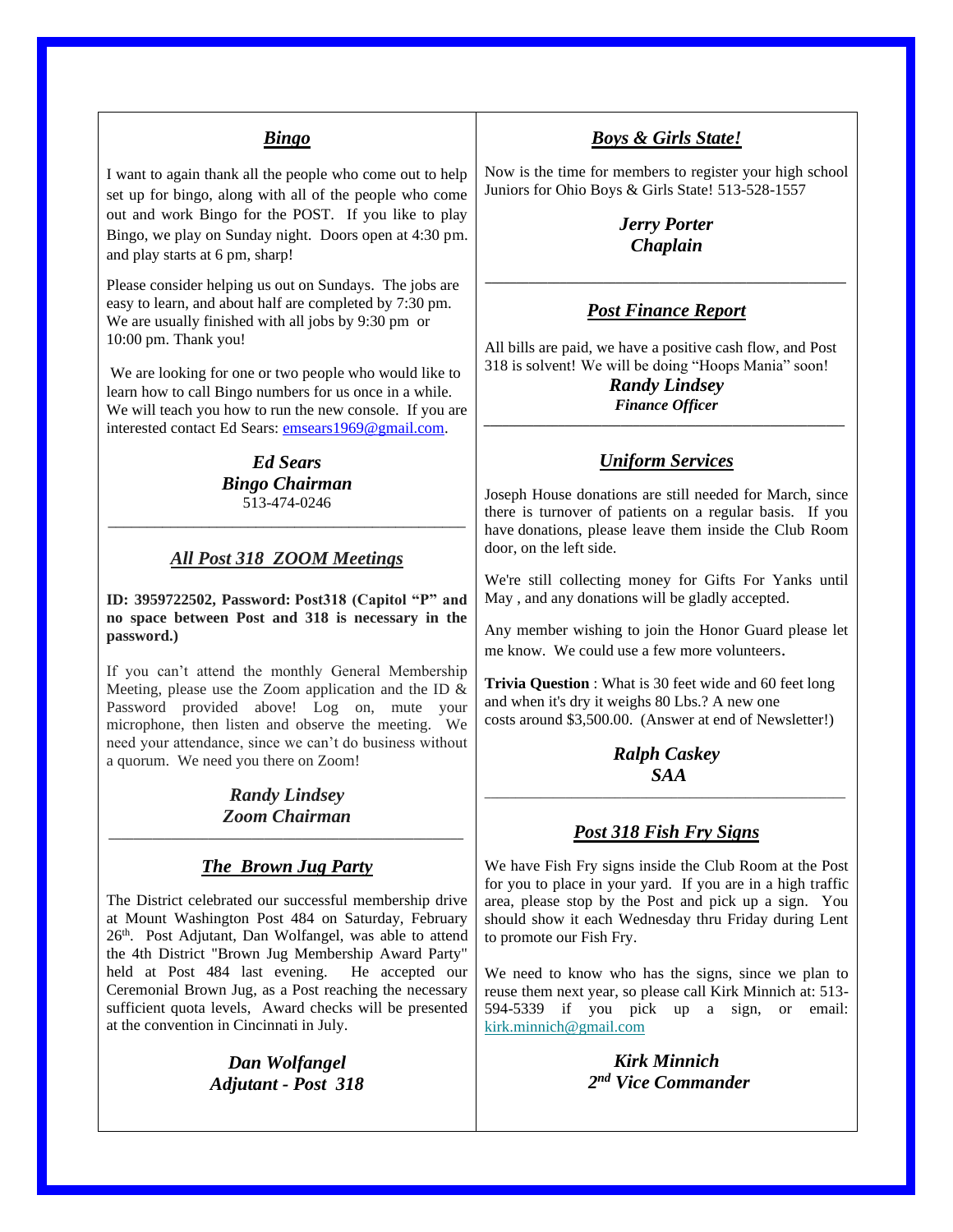### *VA Drive Thru Covid Testing*

On behalf of Ms. Johnson, Executive Medical Center Director for the Cincinnati VA Medical Center. Please make note and share with your colleagues starting Monday January 3, 2022, there will be a Drive Thru COVID Testing Site at the Cincinnati VA Medical Center campus located outside of the Community Living Center (CLC). This initiative is being conducted as we at the Cincinnati VA continue to ensure the health and safety of our employees, our Veterans, and our community as a top continued priority throughout this pandemic. Whenever a Veteran or VA employee sets foot in our VA facility, they deserve to know that we have done everything in our power to protect them from COVID-19. **NOTE: This message may not be current, so call ahead and see if they are still doing drive-thrus, since the date on the message is in January.**

# *Life Member, Charles Shanks*

\_\_\_\_\_\_\_\_\_\_\_\_\_\_\_\_\_\_\_\_\_\_\_\_\_\_\_\_\_\_\_\_\_\_\_\_\_\_\_\_\_\_\_\_\_\_\_\_\_\_\_\_\_\_\_\_\_

Recently received this from TP White Funeral Home. Charles was one of our Post's few 'Life' members. He has not been to meetings lately, since he moved further east to Bethel, and has spent winters down in Florida.



*Charles Samuel Shanks March 25, 1932 January 20, 2022*

#### *Post Activities*

We had an enjoyable and tasty Chili cookoff at our February Post 318 Social Event! Our March Activity will be the Post Fish Fry, so pick your day and come out and join the Annual Post 318 fundraiser! The prices are reasonable, the food will be tasty, and there is a cash bar for beer and wine in the Hall.

In 2022 all our Post Socials will be on the 3rd Saturday of even months in the Clubroom. The dates are: April 16<sup>th</sup>; June  $18<sup>th</sup>$ ; August  $20<sup>th</sup>$ ; October  $15<sup>th</sup>$  & December  $17<sup>th</sup>$ . Make sure to check the Post Calendar and the Newsletter for the details of each event and for all the events at the Post! We plan to have a busy 2022 and look forward to seeing you at the Post!

> *Kirk Minnich 2 nd Vice Commander*

#### Charles Shanks

*\_\_\_\_\_\_\_\_\_\_\_\_\_\_\_\_\_\_\_\_\_\_\_\_\_\_\_\_\_*

Charles Samuel Shanks, age 89 of Bethel, died January 20th, 2022 in Naples, Florida. He was the beloved husband of the late Connie M. Shanks (nee Hill) and remarried to Norma O. Shanks (nee Lloyd), devoted father of Charles Wayne Shanks, Cynthia Elaine Gilbert, Cameron Samuel (Dawn) Shanks, loving grandfather of Joshua Wisby, Alisa Marker, Cody Shanks, Olivia Shanks, caring great-grandfather of Triston Bertram, Jackson Marker, Dylan Marker, Aurora Wisby, Jonathon Wisby, Amelia Wisby, and dear brother of the late Mary Daugherty, Nellie Teeter, Ron Shanks, and John Shanks. Funeral service was held at T.P. White & Sons funeral Home, 2050 Beechmont Ave., Mt. Washington, on Saturday, February 12th at 12 pm. J.B.

J. B. Covert Lodge #437 F & AM, and Scottish Rite services were held at 11:30 am.

> *Bob Kamman 1 st Vice Commander Membership Chairman*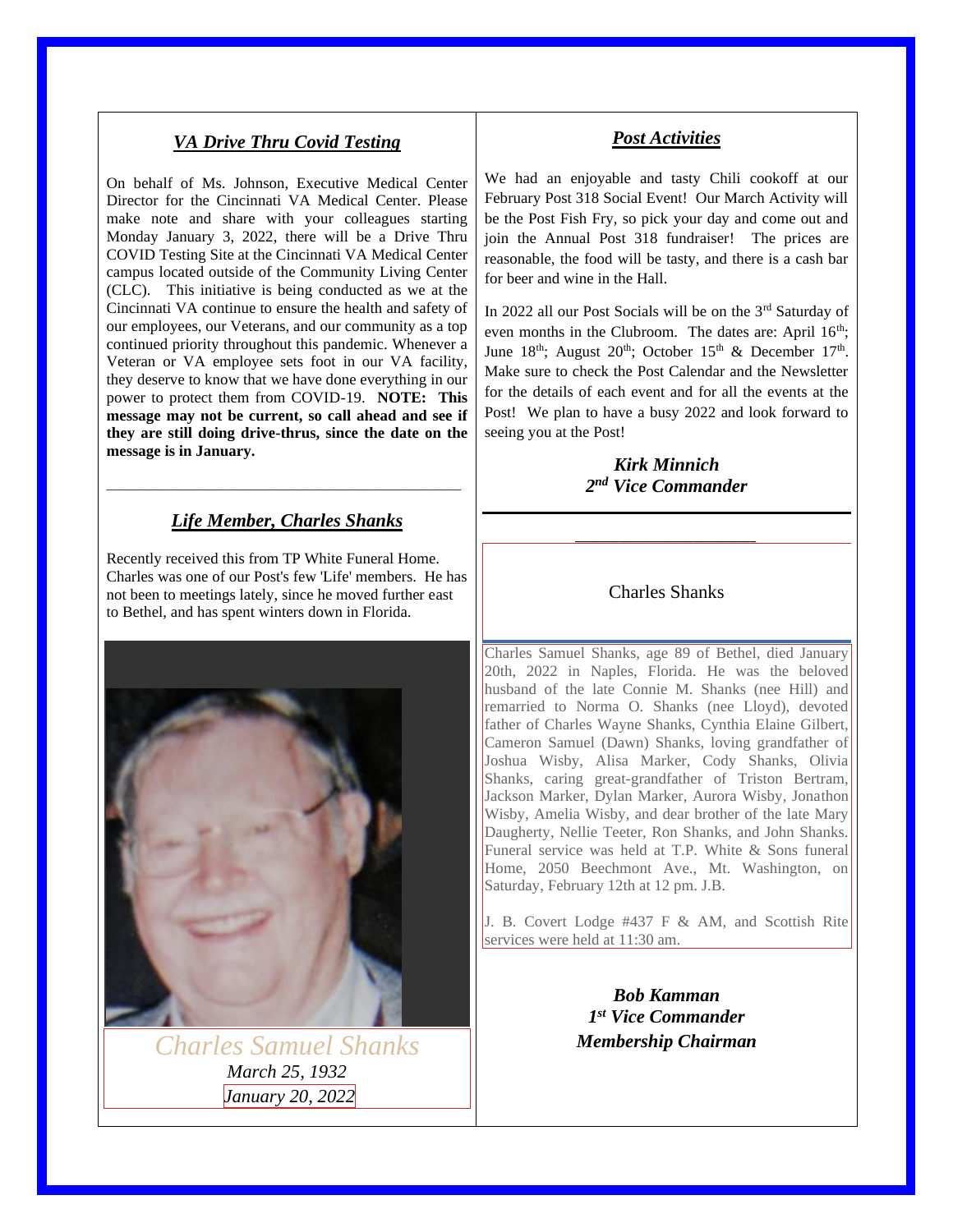### *KARAOKE ANYONE?*

Are you a "Karaoke" fan.? Do you sing yourself, or just like to listen to others? Want something else than Bar environment Karaoke? Either way the place to fulfill your musical desires is at your Post's Patriot Center starting on Thursday – March 3, 2022, and scheduled to continue every Thursday thereafter. Join our Karaoke D.J. and your fellow Karaoke enthusiasts for an evening of singing, entertainment and fun starting at 7:30 PM and continuing until 11 PM each Thursday.

Your Post 318 Executive Committee has authorized this event on a three month trial basis to see if we can develop it into a sufficient revenue source to offset several of the event losses we have incurred over the last several years. This event, sponsored by Anderson American Legion Post 318, has no admission charge, and has a cash bar and packaged snacks available. Since this is a license permit premise, no beverages of any kind may be brought in.

Get a group together for evening of fun and entertainment, and tell your friends to patronize the activity. So plan to bring your best voice, and your best friends and family members to cheer you on for a fun, weekly Thursday night out.

# *POST ELECTION OF OFFICERS FORTHCOMING*

\_\_\_\_\_\_\_\_\_\_\_\_\_\_\_\_\_\_\_\_\_\_\_\_\_\_\_\_\_\_\_\_\_\_\_\_\_\_\_\_\_\_\_\_\_\_\_\_\_\_\_\_\_\_\_\_\_\_

It is not to early to be thinking about supporting your Post through seeking an officer position in the administration of your Post. In March, Commander Stegmann will be appointing a Nominating Committee, who will seek out, and be accepting requests from interested Post members , for Post's elected positions of Commander, 1st Vice Commander, 2nd Vice Commander, Adjutant, Finance Officer, Chaplain and Sergeant-at Arms.

Those nominations will be reported on the floor at April Post Meeting, along with a call for any nominations from the floor, prior to nomination closure. Following notification of Post's membership of the final slate of candidates through May Post Newsletter, the election will be held at the May Post Meeting. Newly elected officers will be installed in office at the June Post Meeting.

> *Dan Wolfangel Adjutant*

## *"SONS OF THE AMERICAN LEGION (S.A.L.) SQUADRON 318"*

Following an S.A.L. Information Meeting held on Tuesday, January 25<sup>th</sup>, the Post 318 Executive Committee, at their January 26, 2022 E.C. Meeting, voted to submit an application to the Department of Ohio American Legion and National American Legion for the chartering of Post S.A.L. Squadron 318. We will be doing so with at least twelve Charter Squadron members who applied for membership at the January 25<sup>th</sup> meeting' and one S.A.L. member who will transfer to our Squad after we receive our charter.

The official chartering process is expected to take approximately ninety days. However, during that time, we will be moving forward with many Post and Squadron level items related to having the Squadron ready to go as soon as charter is received.

Post 318 S.A.L. Advisory Committee has been appointed, consisting of Tony Capetillo, Charles Cleves, and Joe DuBois. Tony is our Post 318 S.A.L. Advisor. He will become part of Post Executive Committee and will be responsible for overseeing Squadron operations in accord with Post and S.AL. rules and policies. The Advisory Committee is meeting soon to; establishing temporary S.A.L. Squadron Officers (Commander / 1<sup>st</sup> Vice Commander / Adjutant / Finance Officer); development of Squadron Constitution, by-Laws and Policies; setting up schedule for monthly Squadron meeting; and establishing a plan for Squadron activities.

More details will be reported as they develop. Eligibility for S.A.L. membership is: (1) Male descendant (son, stepson, adopted son or grandson) of an American Legion member; OR: (2) Male descendant (son, stepson, adopted son or grandson) of a deceased or honorably discharged veteran who is/was eligible for American Legion membership. Also, existing members of the American Legion, whose parent or grandparent were members of the American Legion are also eligible for membership in the S.A.L. They are known as a "dual members". Anyone interested in membership, or needing further membership info should contact the Post.

> *Dan Wolfangel Adjutant*

\_\_\_\_\_\_\_\_\_\_\_\_\_\_\_\_\_\_\_\_\_\_\_\_\_\_\_\_\_\_\_\_\_\_\_\_\_\_

# *April 20th Choral Concert at Post 318!*

A national singing group of young people will donate a free concert for Veterans here at the Post on April 20<sup>th</sup>, 2022!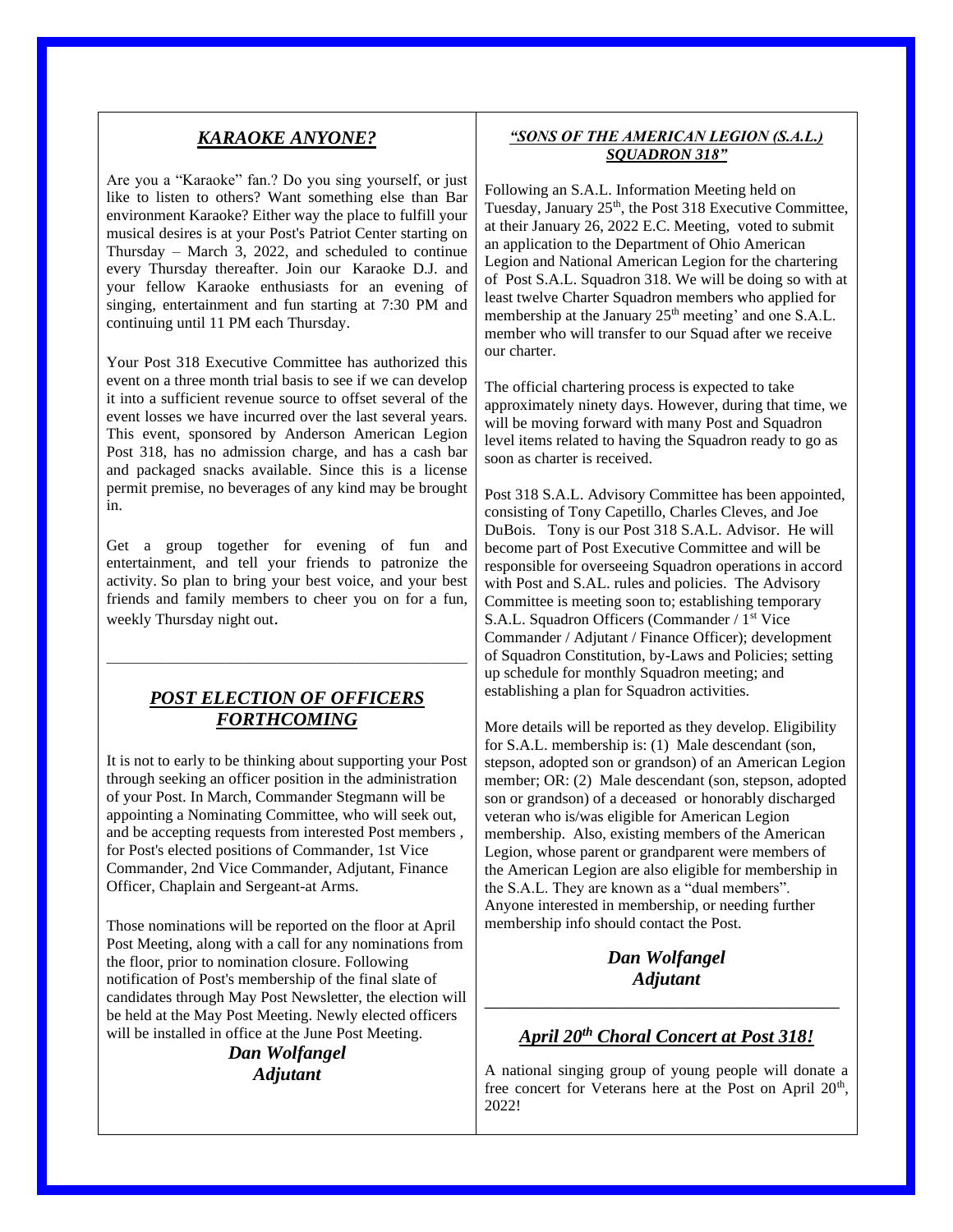#### *BECOME A POST 318 OFFICER*

While we are still a couple of months from actual election of Post 318 Officers for the 2022-2023 year, it is not too early to give consideration as to whether you would like to be part of the governing body of the Post. Elected Post Officers are: Commander, 1<sup>st</sup> Vice Commander, 2nd Vice Commander, Adjutant, Finance Officer, Chaplain; and Sgt-at-Arms.

In accordance with our Post 318 By-Laws, Commander Lee Stegmann will be appointing a Nominating Committee at the March Post General Membership Meeting [3/9/22]. The Nominating Committee will then compile the slate of Nominees, which will be reported to membership by the Post Adjutant at the April Post General Membership Meeting [4/13/22], and additional nominations will also be accepted from the floor, after which nominations will be closed and an official slate of candidates will be adopted.

Notice will then be distributed to all Post members as to the adopted Slate of Candidates, the election process, and the date of the Post Election which will be at the May Post General Membership Meeting [5/11/22]. Installation of Officers will then take place at the June Post General Membership Meeting [6/8/22].

So, if you would like to be more than just a "card carrying Legion and Post member", and be part of the decision making and directing of your Post going forward this will be your chance. If being an elected Post officer is not your thing, there are numerous opportunities to help through becoming involved in one of the much needed standing Post Committees, by appointment by the Post Commander. Please feel free to make your interests and desires known. No matter which route you choose to assist your Post, it is much needed, and will be sincerely appreciated.

> *Dan Wolfangel Adjutant*

# *Fish Fry Volunteers Needed!*

On March 4th we open our Fish Fry. The doors open at 5 and we serve until 7. Workers usually arrive around 4:30 to set up. Some come earlier to get food prepared and cooked. Our prices went up but not as high as some. There were some churches that cancelled their fish fry's because of lack of supplies or product. This could cause us to get more people, OR NOT.

We will need workers. If anyone wants to get involved in a minimal way, the fish fry is made for you and can be fun. Let Jerry Porter, or Ralph Caskey know.

Our menu has basically stayed the same as in the past. We have only substituted a Fillet for our Baked Cod Loin, since there are no loins to be found. The Fillets will be cut to 8 ounce size. They will probably cook faster also. Everything else stays the same.

The first night we hope everyone who has signed up will come and see how you can fit in, plus eat. After the first week we will send out a regular schedule with people assigned a specific job.

We still will need the following volunteers each week: 2 front table cashiers

7 kitchen (2 bakers, 2 fryers, 1 dish washer, 2 condiment and coleslaw preparers)

- 5 line servers
- 2 dessert preparers
- 2 drink (ice tea, lemonade, coffee)
- 2 tally masters
- 2 bartenders
- 2 bussers

Please let me know if you or your wives/husbands are planning on working and which days you can work. Many of you have already told me you were available but if you have a job preference, please let me know. Please REPLY! Jerry Porter: Gerald1940@twc.com

We also hope our volunteer helpers will bring a dessert so we have enough on hand. We buy some, but over the years we have found that most of the desserts (Pies and cakes) have been donated by our workers.

These Fish Fry's go seven weeks, until April 15th. Our dances have stopped because of COVID and our only other fund raiser that involves people working is Bingo. Please support our Fish Fry's. **The Management**.

#### *Answer to Trivia Question:*

The American Flag at TQL seen from I-275 in Eastgate.